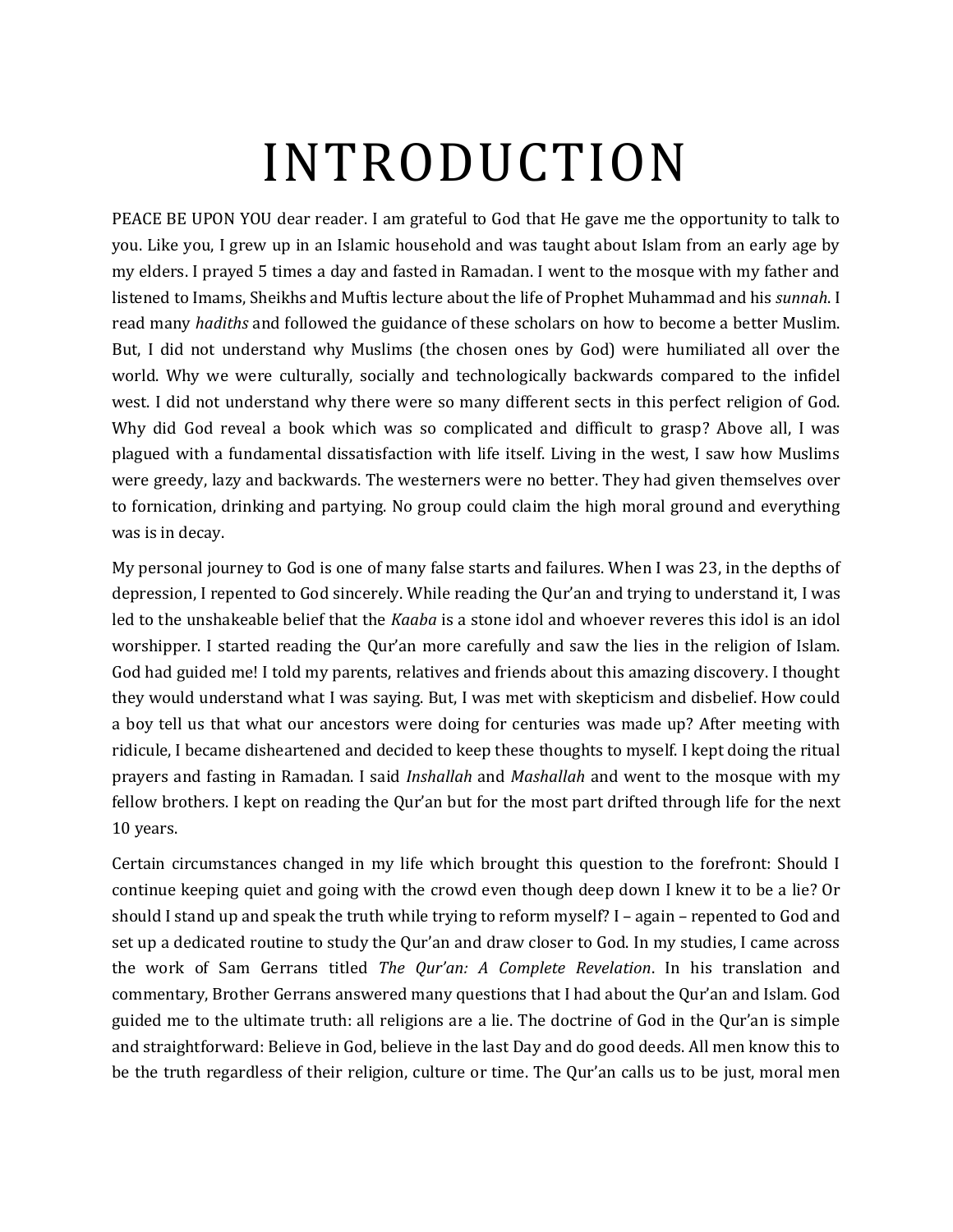who call others to God and warn those who do wrong. It is a timeless moral code followed by all men of God.

In this short work – which in an excerpt from my book [Will You Not Reason?](http://willyounotreason.com/) – I analyze the religion of Islam in light of the Qur'an. I wish to show you that this religion is not found within the Qur'an. My hope is that after reading this material, you will take a closer look at the work of Brother Gerrans' which is available for free: [The Qur'an: A Complete Revelation](https://quranite.com/). I do not lay claim to the any of these ideas myself; they are based on the work of Brother Gerrans and countless other believers who are studying the Qur'an and pondering on its verses. Ultimately, it is God himself who showed me the truth and guided me through the Qur'an. Thanks be to Him! I am grateful to Him for giving me a chance to spread His message. I do not ask any payment from you – all my work *and Brother Gerrans work* can be downloaded for free – our reward is from God.

# THE RELIGION OF ISLAM

BEFORE I PROCEED with my analysis of the Islamic religion I implore you to not take offense if you are an adherent of this religion. My aim is not to antagonize or ridicule your beliefs. It is simply to lay out reasonable arguments which you might not have considered. Wisdom does not lie in accepting any idea without question. We must always question everything that we encounter. God has given us reason to differentiate between truth and falsehood. We are not to follow our forefathers blindly.

Then is their return to Hell.

They found their fathers astray

And they hastened, following hard upon them. (37:68-70)

Adherents of the Islamic Religion believe that the Qur'an was revealed to Prophet Muhammad by God. According to the Qur'an *islam* means *submission*. It is not the name of any specific group. All messengers and prophets of God were *muslims* because they submitted to God alone. Nowhere in the Qur'an does God require a *muslim* to enter a religion, grow a beard, wear an Arab costume, start using Arabic catchphrases and go to a mosque to pray. These are false inventions. To justify these invented practices, the Islamic religion turns to secondary. Their argument is that since the rituals and details of their Islamic religion are not in the Qur'an; *hadith<sup>1</sup>* and *sunnah<sup>2</sup>* are needed to explain the Qur'an. This is a dishonest approach.

### **THE QU R'AN I S CL EAR, CO MP LE TE A ND FU L LY D ETA IL ED**

 $\overline{a}$ 

<sup>1</sup> Alleged sayings of Prophet Muhammad

<sup>2</sup> Alleged practices of Prophet Muhammad passed down over generations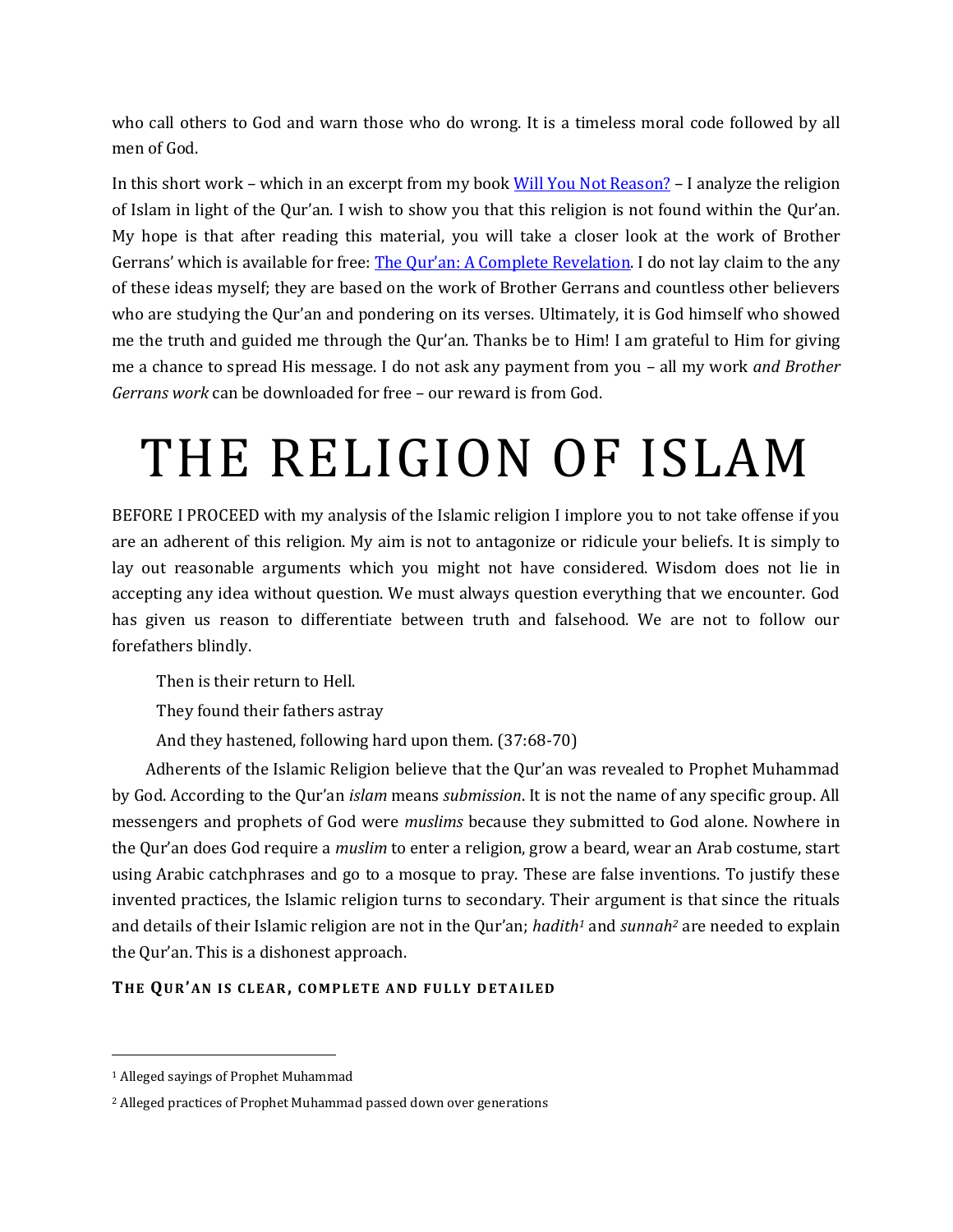The Qur'an claims *ad nauseam* that is clear, complete and fully detailed. We are to take this claim seriously and take the Qur'an as our *only* source of guidance. I present to you verses from the Qur'an attesting to this fact.

A moon of *ramaḍān<sup>3</sup>* was that in which the Qur'an was sent down As guidance for mankind And as clear evidence of the guidance and the Division [which has now reached you] So whoso among you witnesses the moon Let him fast in it. And whoso of you is sick or on a journey: A number of other days. God desires for you ease and desires not for you hardship But that you complete the number And that you magnify God for guiding you [he requires you to fast] And that you might be grateful. (2:185)

And if you slip after clear evidence has come to you Then know that God is mighty, wise. (2:209)

O mankind: now has evidence come to you from your lord And we have sent down to you a clear light. (4:174)

O doctors of the law:

Our messenger has come to you announcing to you much of what you hid of the law And pardoning much.

There has come to you light from God and a clear decree. (5:15)

Is it other than God I should seek as judge? And he it is who sent down to you the law set out and detailed. And those whom we gave the law know that it is sent down from thy lord aright So be thou not of those who doubt. And perfected are the words of thy lord in truth and justice. There is none to change his words. And he is the Hearing, the Knowing. (6:114-115)

 $\overline{\phantom{a}}$ <sup>3</sup> Claimed by the religion of Islam to be a special holy month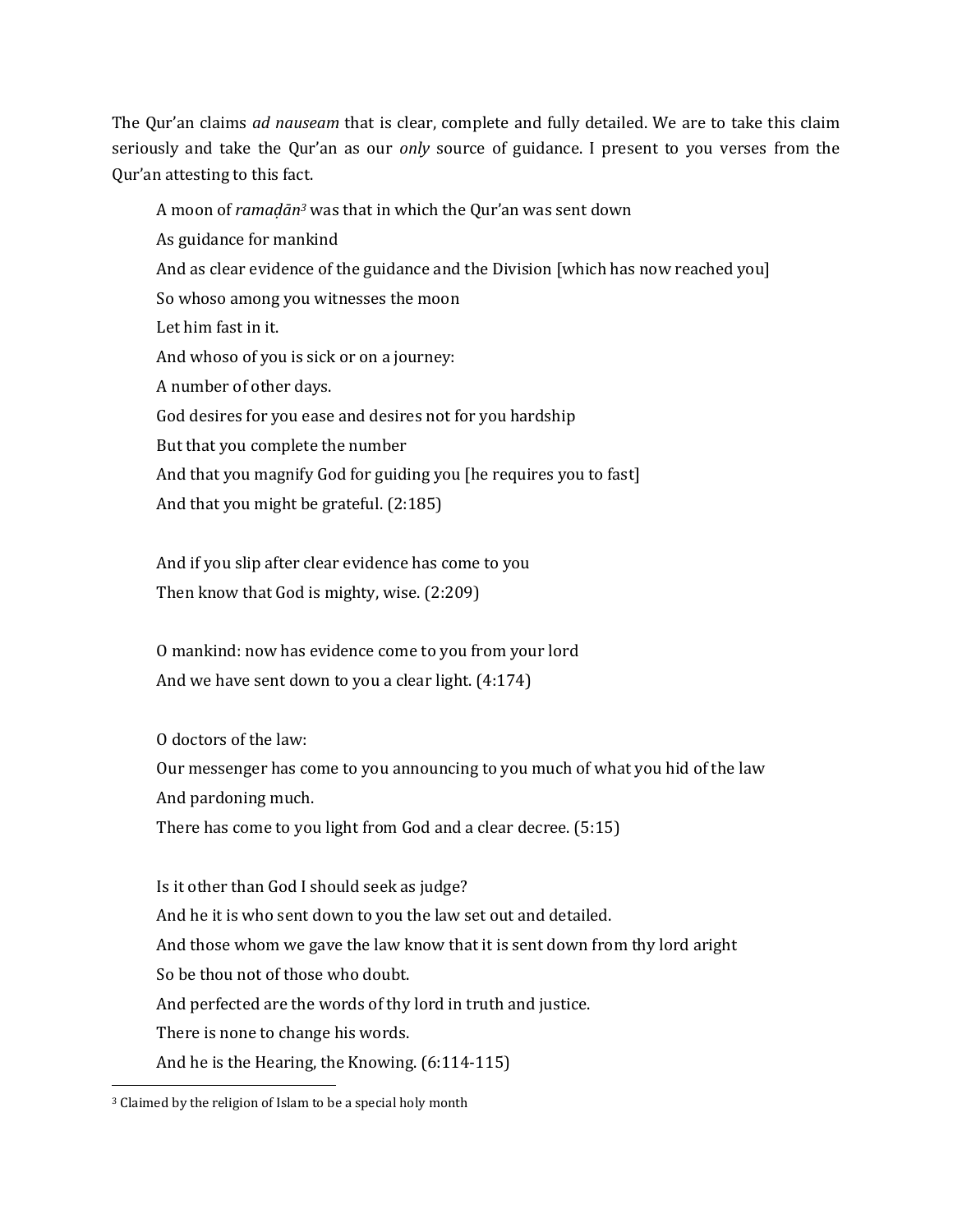And we have brought them a decree Which we have set out and detailed according to knowledge As guidance and mercy for people who believe. (7:52)

And when our clear proofs are recited to them those who look not to the meeting with us say: Bring thou a recitation other than this Or change thou it. Say thou: It is not for me to change it of my own accord. I follow only what I am instructed. I fear if I should disobey my lord the punishment of a tremendous day. (10:15)

We sent it down As an Arabic recitation That you might use reason. (12:2)

There is in their narrative a lesson for those possessed of insight. It is not an invented narration But a confirmation of what is within its scope And an exposition of each thing And guidance and mercy for people who believe. (12:111)

This is a clear communication to mankind. And that they be warned thereby And that they might know that he is but One God And that those possessed of insight might take heed [we require that thou bear witness to it] (14:52)

And the day we raise in every community a witness against them from themselves And we bring thee as a witness against these [they will be culpable for what they knew] And we sent down the law upon thee as a clarification of all things And guidance and mercy And glad tidings for the submitted. (16:89)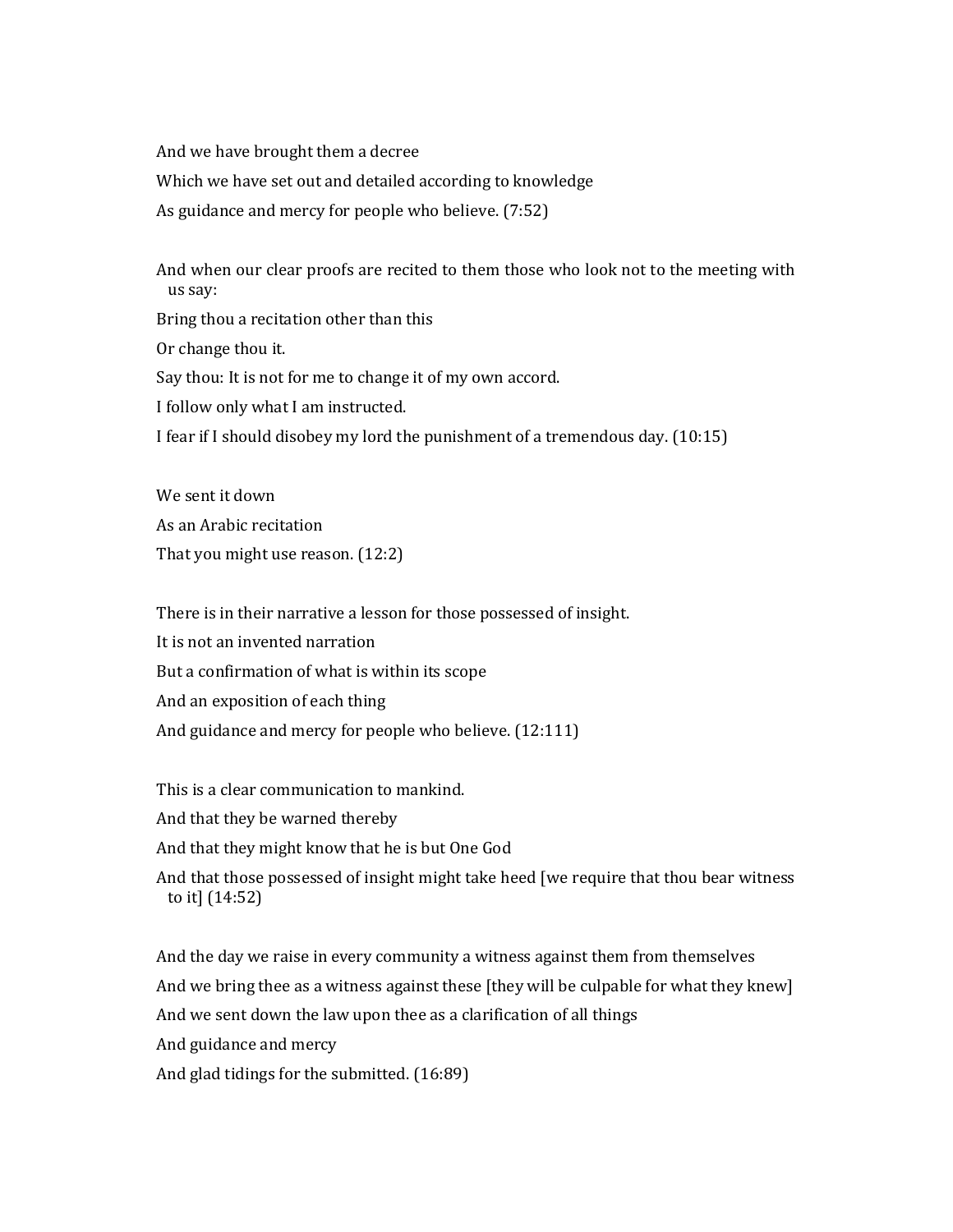And we made the night and the day two proofs: We erase the proof of the night And we make the proof of the sight-giving day That you might seek favour of your lord And that you might know the number of the years and the reckoning. And everything have we set out and detailed with a clear explanation. (17:12)

A *sūrah* we sent down and made obligatory and wherein we sent down clear proofs That you might take heed: (24:1)

And it is a successive revelation of the Lord of All Mankind Brought down by the Faithful Spirit Upon thy heart That thou be among the warners In clear Arabic speech. (26:192-195)

And had all that is in the earth of trees but been pens And the sea with seven more seas to aid it The words of God would not run dry. God is mighty, wise. (31:27)

And when our clear proofs are recited to them they say: This is only a man who would divert you from what your fathers served. And they say: This is only an invented lie. And those who are indifferent to warning say of the truth when it reaches them: This is only obvious sorcery. (34:43)

And we have not taught him poetry And it does not behove him. It is only a remembrance and a clear recitation. (36:69)

A decree the proofs whereof are set out and detailed An Arabic recitation for people who know (41:3)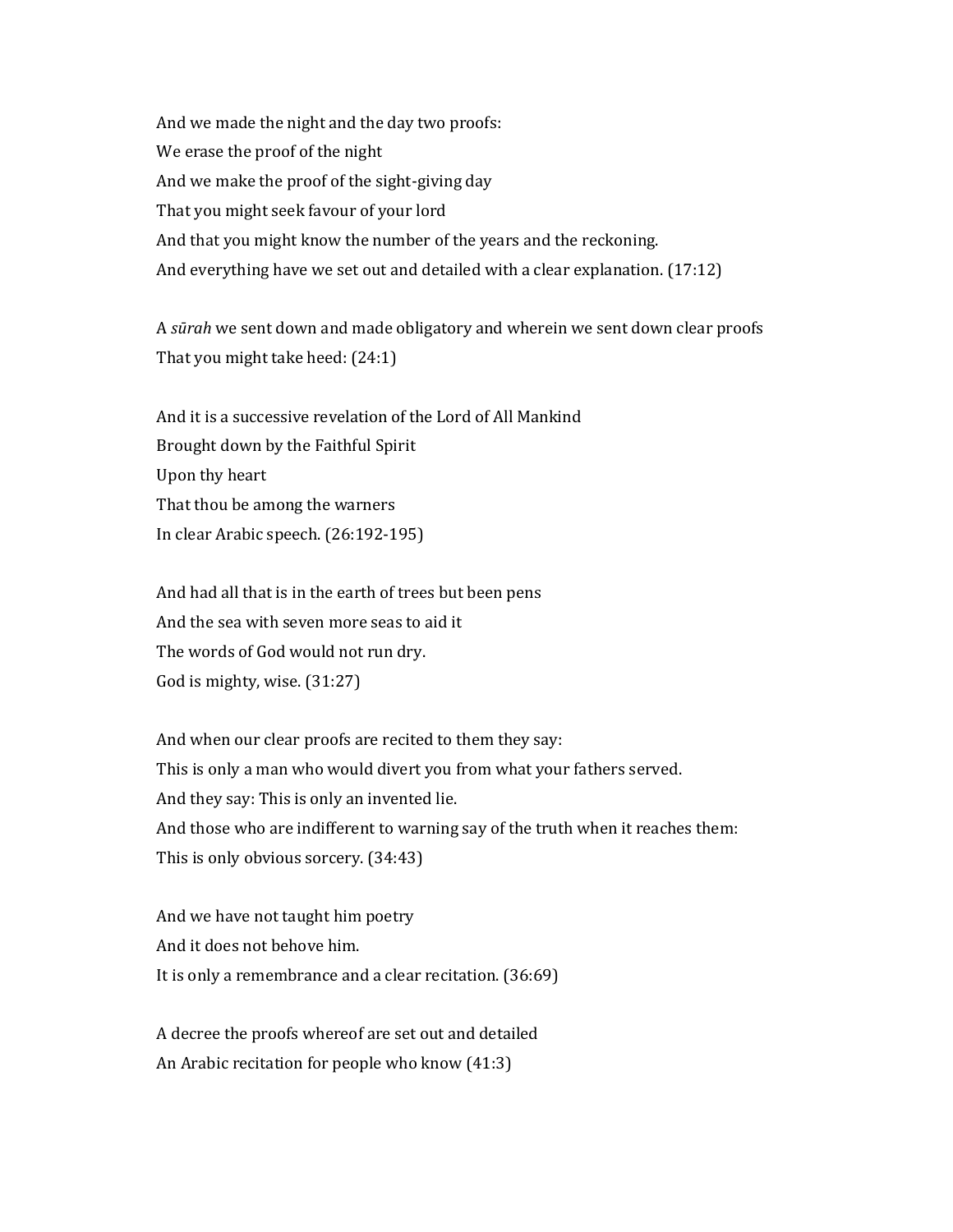By the clear law! (43:2)

He it is who sends down clear proofs to his servant that he might bring you forth from darkness into light.

And God is to you kind, merciful. (57:9)

A religion is a man-made construct. It is true that religions are useful for furthering the potential of men. However – more often than not – religions are used in furthering the interests of the state. This is what the religion of Islam is. I will concentrate on deconstructing this religion to show you why its claims are completely fabricated and contrary to the commandments in the Qur'an. Adherents of the religion of Islam have strayed from the book they claim to be the divine source of their religion.

### *SUN N I* **V S.** *SHI A* **REL I GI ON**

The religion of Islam has two major sects; *Sunni* and *Shia*. Christianity and Judaism have numerous sects. If the religion of Islam claims to be the last religion of God why then has it split up into sects like every other religion before it? If its adherents follow the same book and prophet then why are their differences to warrant a complete schism? There is animosity and hatred between *Sunnis* and *Shias*. The Qur'an gives us the answer. Splitting up of men into sects is nothing new. Men split up into sects due to sectarian zealotry and jealousy.

Mankind was one community

Then God raised up prophets as bearers of glad tidings and warners

And sent down with them the law aright that it might judge between men concerning that wherein they differed.

And there differed therein only those who were given it after clear evidence had come to them

Through sectarian zealotry between them.

But God guided those who heeded warning to that of the truth wherein they differed by his leave.

And God guides whom he wills to a straight path. (2:213)

And they became divided only after knowledge came to them, through sectarian zealotry between them.

And had it not been for a word that had gone forth from thy lord to a named term

It would have been concluded between them.

And those who were made to inherit the law after them are in sceptical doubt concerning it. (42:14)

It is clear from the Qur'an that it does not support the splitting up of mankind into sects. Men differ in all sorts of trivial matters and it comes as no surprise that they would differ in such a great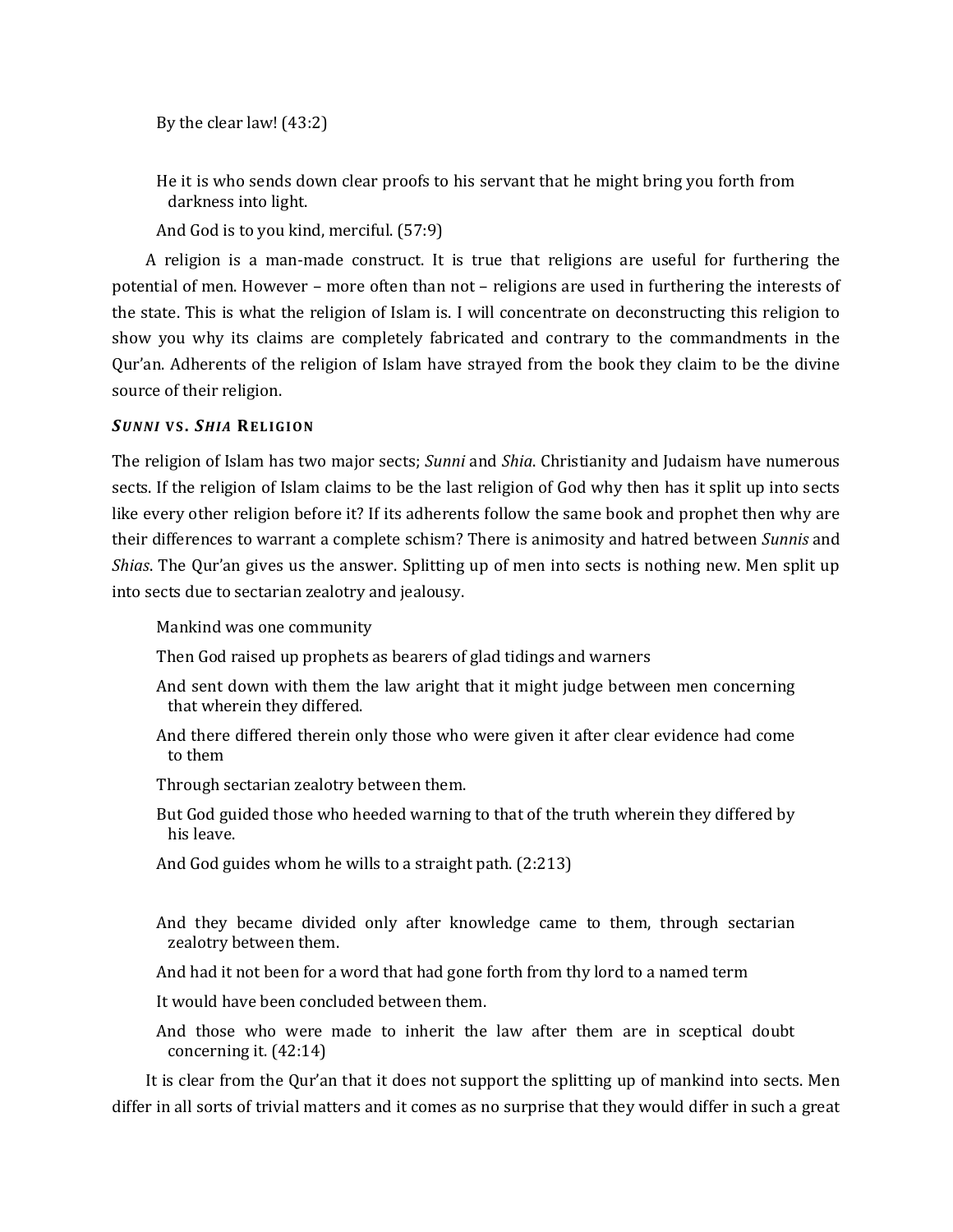matter – interpreting God's holy words. However, to let our difference of opinion result in a schism within the community is unacceptable to God. We are all to hold fast to the book of God and not be divided therein. Fortunately, God has preserved His message to guide those who heed warning to the truth.

And those who hold fast the law

And uphold the duty:

We waste not the wages of those who do right.  $(7:170)$ 

## **THE FIV E PI LLAR S OF ISL A M**

There are five fundamental articles of faith according to the religion of Islam. An adherent of this religion must implement these pillars in his daily life to be considered a practicing *Muslim*.

- *1. Shahadah*
- *2. Salaat*
- *3. Sawm*
- *4. Zakat*
- *5. Hajj*

Let us look in the Qur'an to understand what these pillars are and how to implement them. The first problem is that there is no mention in the Qur'an of any pillars relating to faith. This is because the Qur'an describes a monotheistic way of life and not the blueprint of a religion. The Qur'an is concerned with personal initiative and responsibility. Everyone is called to believe in One God, the Last Day and do good deeds. I will now go over these five pillars in detail.

## *SHAHA DAH*

The *shahadah* is a testament of faith and is the de-facto requirement for entrance into the religion of Islam. It translates to *there is no God but God and Muhammad is the messenger of God*. However, this complete statement is not found in the Qur'an. It comes as no surprise that the *shahadah* is not in the Qur'an as the adherents of the religion of Islam do not follow the Qur'an. If you who wish to challenge me on this statement please ponder the following fact carefully: We have already established that the Qur'an is clear, complete and fully detailed. How then is it possible that the Qur'an does not mention this de-facto and fundamental requirement in full? It is not possible. Therefore we must conclude that the *shahadah* is not a requirement to submit to God.

I must impress upon the reader that the Islamic religion and Islam – a state of submission to God – are two entirely different concepts. The former is membership in an exclusive group complete with specific rituals, dogma and regulations. The latter is a personal choice to believe in God and serve Him alone. The religion of Islam has done a spectacular job of building a house of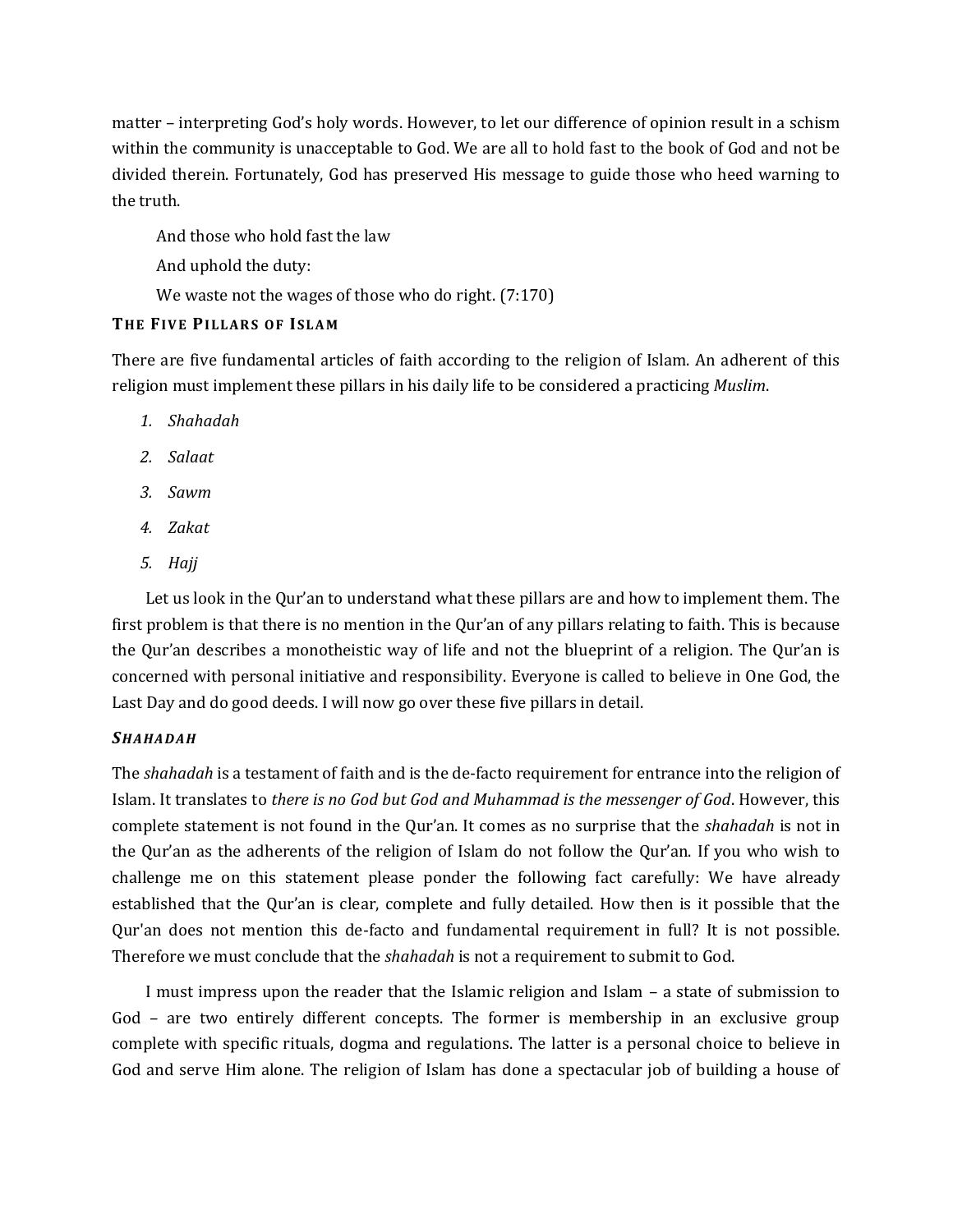cards on core Qur'anic concepts. This house of cards comes crashing down when these concepts are deliberated carefully using the Qur'an alone.

God bears witness that there is no God save he As do the angels and those possessed of knowledge Upholding equity: There is no God save he The Mighty, the Wise. (3:18)

Let us ponder the above verse. God himself testifies that there is no God but Him. Those *possessed of knowledge* testify to this as well. This then is the true *shahadah* to which all believers must testify to if they are to testify to anything. The Qur'an never commands that a specific testification be done in public or a specific formula be recited if one chooses to submit to God. Prophet Abraham's submission to God is recorded in the Qur'an:

And who is averse to the creed of Ibrāhīm<sup>4</sup> save he who deceives himself?

And we chose him in this world

And in the hereafter he is among the righteous.

When his lord said to him: Submit thou

He said: I submit to the Lord of All Mankind. (2:130-131)

The sorcerers during Mūsā's<sup>5</sup> time submitted to God and their submission to God is recorded in the Qur'an:

And the sorcerers fell in submission.

They said: We believe in the Lord of All Mankind

The lord of Mūsā<sup>6</sup> and Hārūn<sup>7</sup>.  $(7:120-122)$ 

Queen Sheba's submission to God is also recorded in the Qur'an:

(It was said to her: Enter thou the palace.

And when she saw it she thought it a body of water and uncovered her legs.

He said: it is a palace paved with glass.)

She said: My lord: I have wronged my soul

And I submit with Sulaymān<sup>8</sup> to God

The Lord of All Mankind. (27:44)

 $\overline{\phantom{a}}$ 

<sup>4</sup> Prophet Abraham

<sup>5</sup> Prophet Moses

<sup>6</sup> Prophet Moses

<sup>7</sup> Prophet Aaron

<sup>8</sup> Prophet Solomon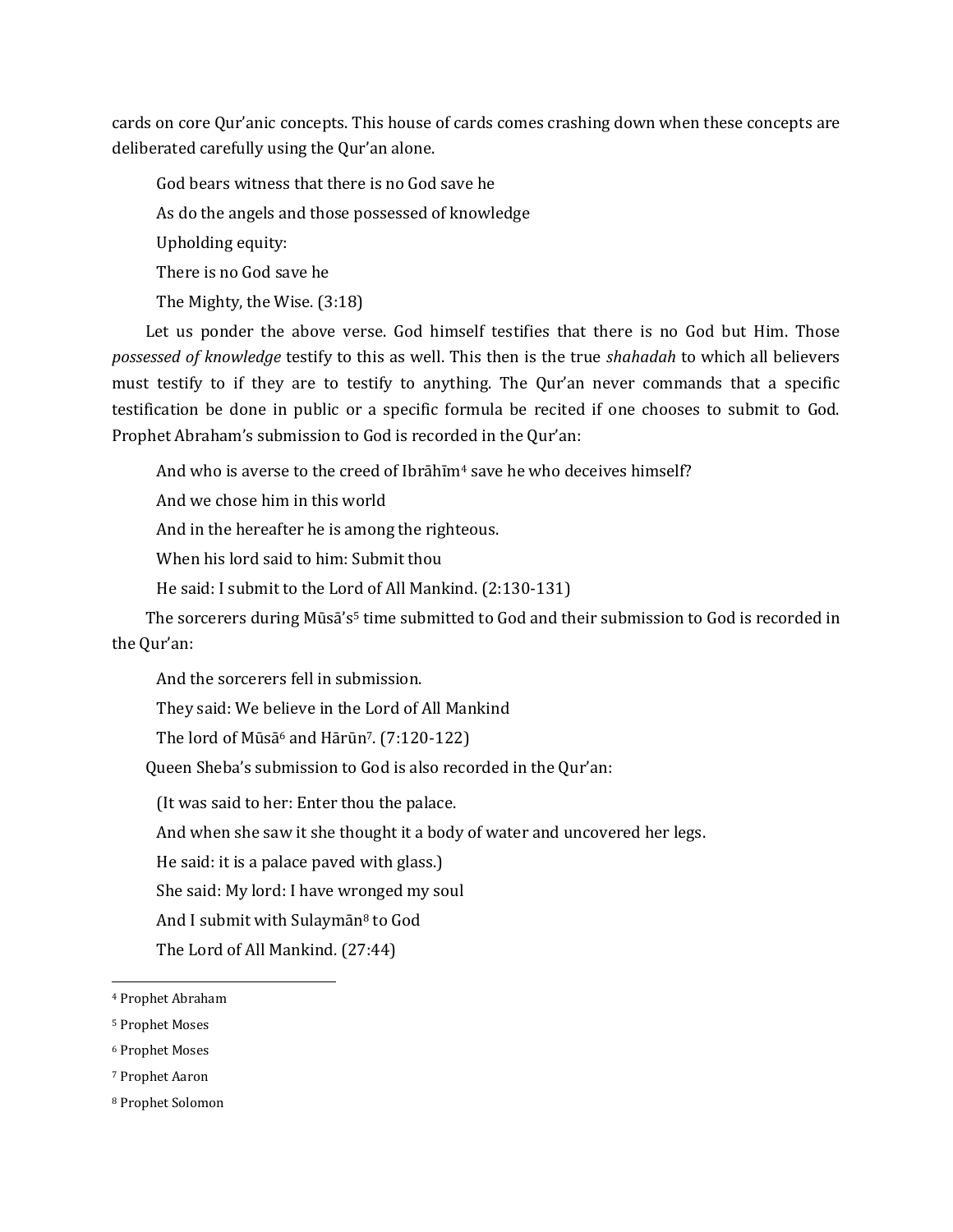The claim that a specific formula needs to be recited for a person to be *saved* or to enter into a religion is patently false. Adherents of the Islamic religion do not read the Qur'an and make no attempt to understand it. According to them, a person must testify to a specific statement – not found in the Qur'an – in order to enter the religion of Islam. If a person does not testify to the *shahadah* then they are not considered *Muslims*. Such a remarkable stance is unsubstantiated by the Qur'an. Indeed, it is a false invention among many inventions that are part and parcel of the religion of Islam today.

God requires our submission evidenced in action. Those in possession of the law – which includes current day adherents of the Islamic religion – differed regarding the commandments in God's scripture due to envy and jealousy. The *shahadah* of the Islamic religion treats Muhammad as a special messenger. You would be hard pressed to find an adherent of the religion of Islam saying the *shahadah* is *there is no God but God and Jesus is the messenger of God*. Yet, if they really followed the Qur'an they would have no qualms about testifying to this fact. We are specifically told that the believers do not make a distinction between *any* of God's messengers. We must hear and obey these imperatives completely and sincerely if we claim to follow the Qur'an.

The messenger believes in what is sent down to him from his lord as do the believers.

Each believes in God and his angels and his laws and his messengers:

We make no distinction between any of his messengers.

And they say: We hear and we obey.

Thy forgiveness our lord [is what we seek]

And to thee is the journey's end. (2:285)

Perhaps the biggest problem with the *shahadah* in the Islamic religion is that of attaching the name of a man with the name of God the Almighty. This is something which all monotheists must be careful of. Sanctifying and revering a man is the first step towards deifying him. In this regard, the *shahadah* is antithetical to strict Qur'anic imperatives to not set up any partners with God. Of course, adherents of the religion of Islam will never agree to let go of their invented *shahadah* as the Qur'an states:

And when God alone is remembered the hearts of those who believe not in the hereafter recoil.

And when those besides him are remembered then they rejoice. (39:45)

This discussion on such a fundamental requirement of the religion of Islam is sufficient to prove its tenuous connection with the Qur'an. However, I will go over the rest of the pillars of the Islamic religion to prove to the reader how flimsy the connection of this false religion with the Qur'an really is.

#### *SALA AT*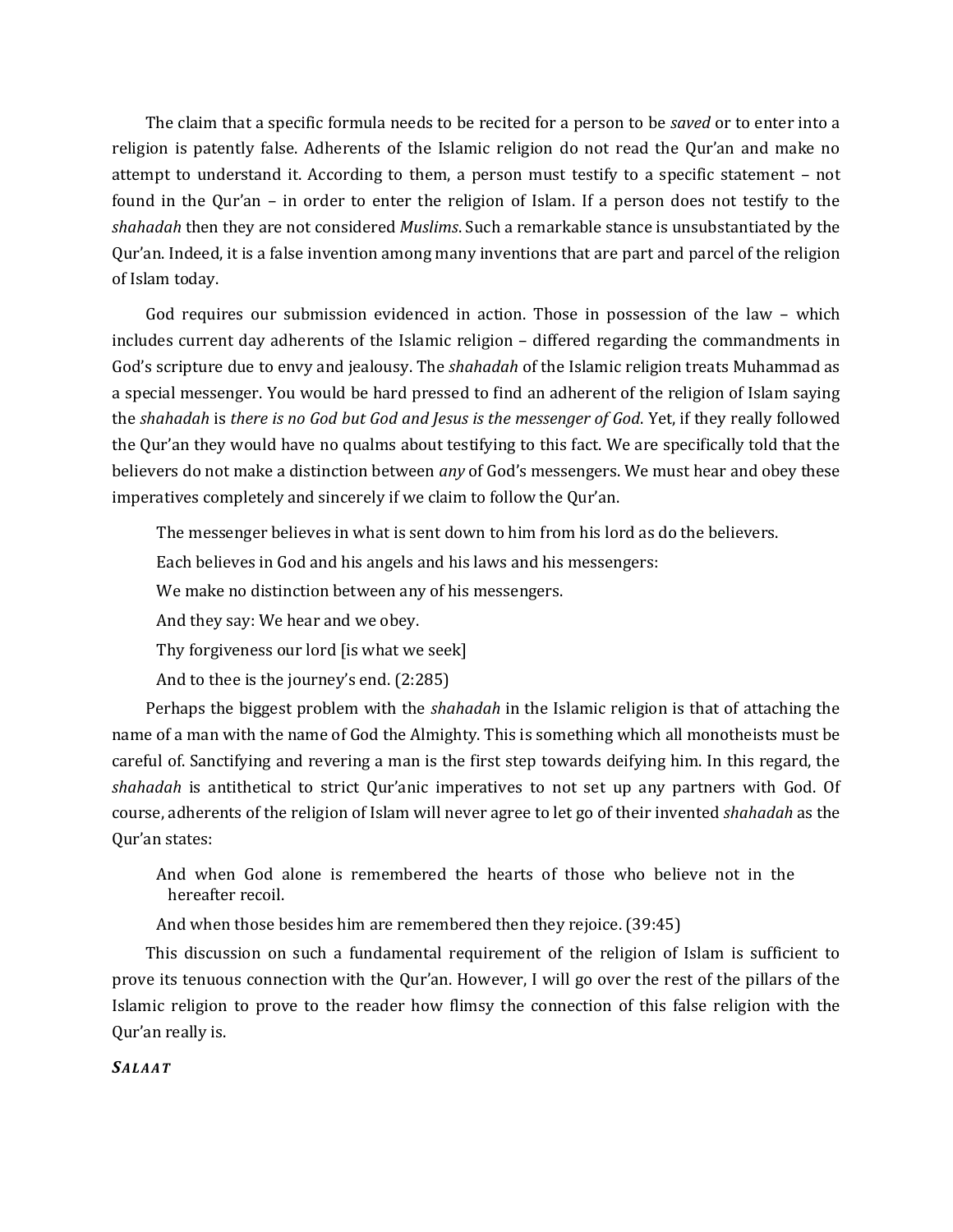The Islamic religion dictates that *Muslims* are required to perform a ritual prayer five times a day. In broad strokes, this prayer – called *salaat –* is performed facing the direction of a stone idol in Mecca, Saudi Arabia. The performer must stand, bow, prostrate and sit in a specific manner. During the prayer, short chapters from the Qur'an are recited – regardless of whether the performer understands them or not. The prayer is completed by greeting two angels sitting on the shoulders of the performer.

*Salaat* is not a ritual prayer according to the Qur'an. If, for a moment, we assume that it is a ritual prayer then we arrive at another impasse. The five *salaats* (f*ajr*, z*uhr*, *asr*, *maghrib* and i*sha*) of the Islamic religion are not mentioned in the Qur'an. Only three<sup>9</sup> *salaats* are mentioned by name (*fajr*, *wustaa* and *isha*). This is an uncontestable fact. However, the troubles for inventors do not end there. The command to perform *salaat* is found in many places in the Qur'an yet the details of this important ritual are conspicuously absent in the Qur'an. The tactics of those who try to force this ritual onto the Qur'an by corrupting the meanings of *sujud* and *rakah* will be exposed in a later chapter. Even if *sujud* and *rakah* are assumed to be body movements performed during salaat; the fact remains that the complete prayer ritual as practiced today by adherents of the Islamic religion is not found in the Qur'an.

The word *salaat* means obligation and nothing more. The adherents of the religion of Islam approach the Qur'an with a preconceived notion of *salaat* as a ritual prayer. When they do not find the mechanics of this ritual in the Qur'an they revert to secondary sources such as *sunnah<sup>10</sup>* and *hadith*<sup>11</sup>. This is not an honest approach. We have already established that the Qur'an is clear, complete and fully detailed. We are to take this claim seriously and investigate the usage of this word within the Qur'an. Any other approach is not acceptable. I will focus on *salaat* extensively in a later chapter.

#### *SAWM*

 $\overline{\phantom{a}}$ 

*Sawm* which means *fasting* is another requirement of the religion of Islam. The Islamic religion dictates that its followers are to abstain from eating, drinking and sexual intercourse from dawn to sunset while fasting in a special month called *ramadan*.

A religion lives and dies on standardized requirements. This divorces an individual from personal initiative and binds him to the blind following of a system. Men then try to do the bare minimum of these requirements and hope they will be saved on the Day of Judgment. Unfortunately, the Qur'an does not follow our vain desires, hopes and dreams. The Qur'an provides fundamental commandments and it is left up to the individual to operate within these guidelines. It

<sup>9</sup> Or two, depending on how you classify wustaa

<sup>10</sup> Alleged sayings of Prophet Muhammad

<sup>&</sup>lt;sup>11</sup> Alleged practices of Prophet Muhammad passed down over generations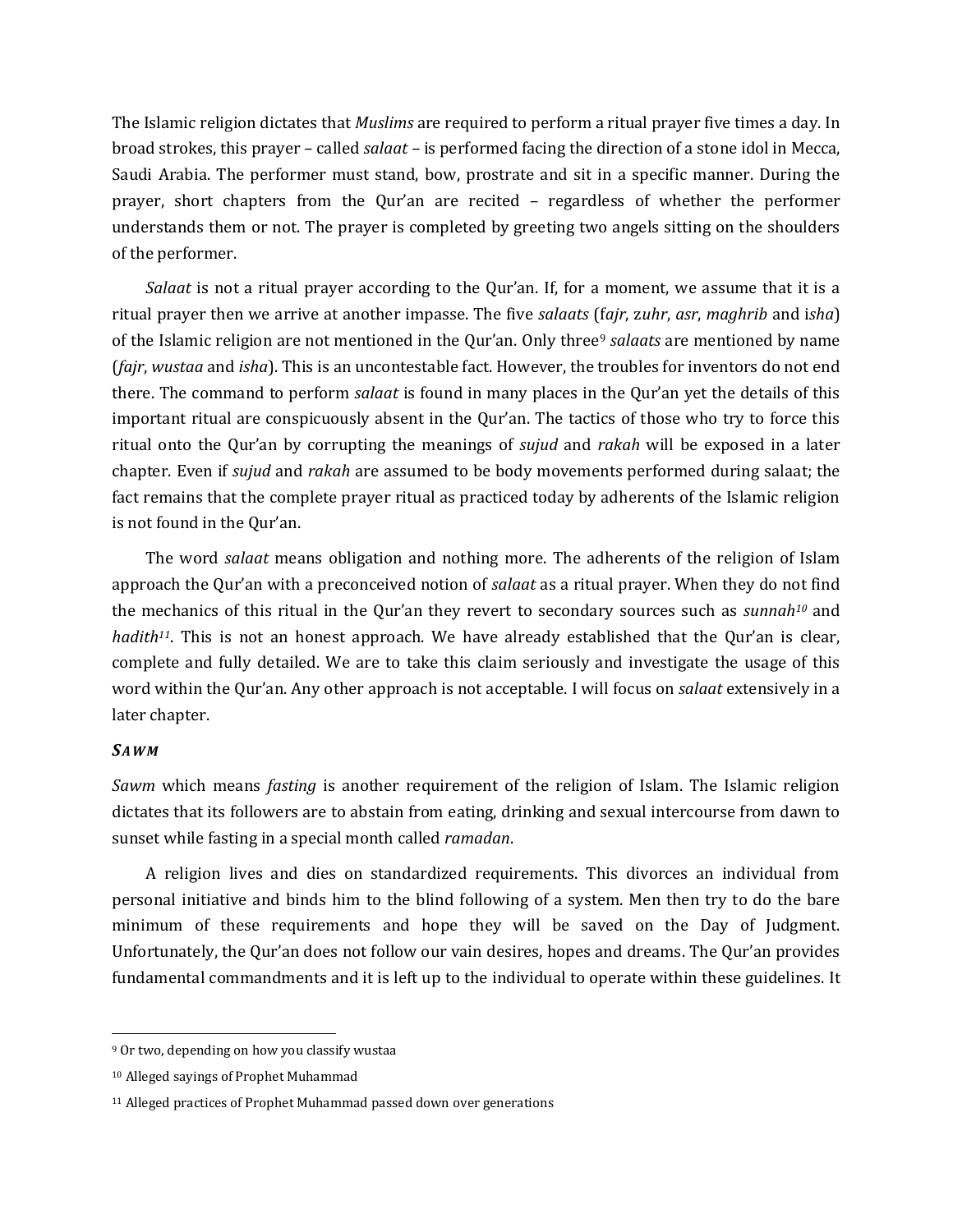is true that fasting is recommended but it is up to the individual to fast according to his level of devotion.

A moon of *ramaḍān<sup>12</sup>* was that in which the Qur'an was sent down

As guidance for mankind

And as clear evidence of the guidance and the Division [which has now reached you]

So whoso among you witnesses the moon

Let him fast in it.

And whoso of you is sick or on a journey:

A number of other days.

God desires for you ease and desires not for you hardship

But that you complete the number

And that you magnify God for guiding you [he requires you to fast]

And that you might be grateful. (2:185)

*Ramadan* is taken to be a special holy month in which to fast. The problem is that the verse states that the Qur'an was sent down in the month of *ramadan*. It does not say to fast in the month of *ramadan* but to fast when we witness the moon i.e. every month. Let's assume for a moment that we are to fast in a special month called *ramadan*. The problem then arises that is impossible for us to establish the occurrence of this month. This is because the calendar of the religion of Islam is a lunar calendar; the months of which rotate over the years. We know that the word r*amadan* means hot and scorching heat<sup>13</sup>. This could mean any of the months in June, July and August. If this month was special and we were required to fast in it *specifically* then the Qur'an would have given us a way to know when this month was. The amount of days one needs to fast in any month is also left to the individual. We are to fast a number of days and if we are sick or on a journey we can fast some other days. I am thankful to brother Gerrans for this insight.

#### **ZA KAT**

 $\overline{a}$ 

This is another key word which has been corrupted by inventors of religion. The word *zakat* was twisted to mean an annual obligatory religious tax. The amount is fixed at 2.5% of one's savings. This 2.5% percentage is nowhere in the Qur'an. The Qur'an uses the word *sadaqah* to mean *charity*. God has given us the leeway to decide the amount of *sadaqah* we should give. He has also left us to decide who to give charity to. Forcing individuals to pay this amount – done in certain Islamic countries – is anathema to Qura'nic principles of self-determination and liberty.

Zakat means purification and I will show how the Qur'an uses this word in a later chapter. Certainly giving wealth to poor in the form of charity is an act that leads towards self-purification.

<sup>&</sup>lt;sup>12</sup> Claimed by the religion of Islam to be a special holy month

<sup>13</sup> Based on lexicons which are susceptible to corruption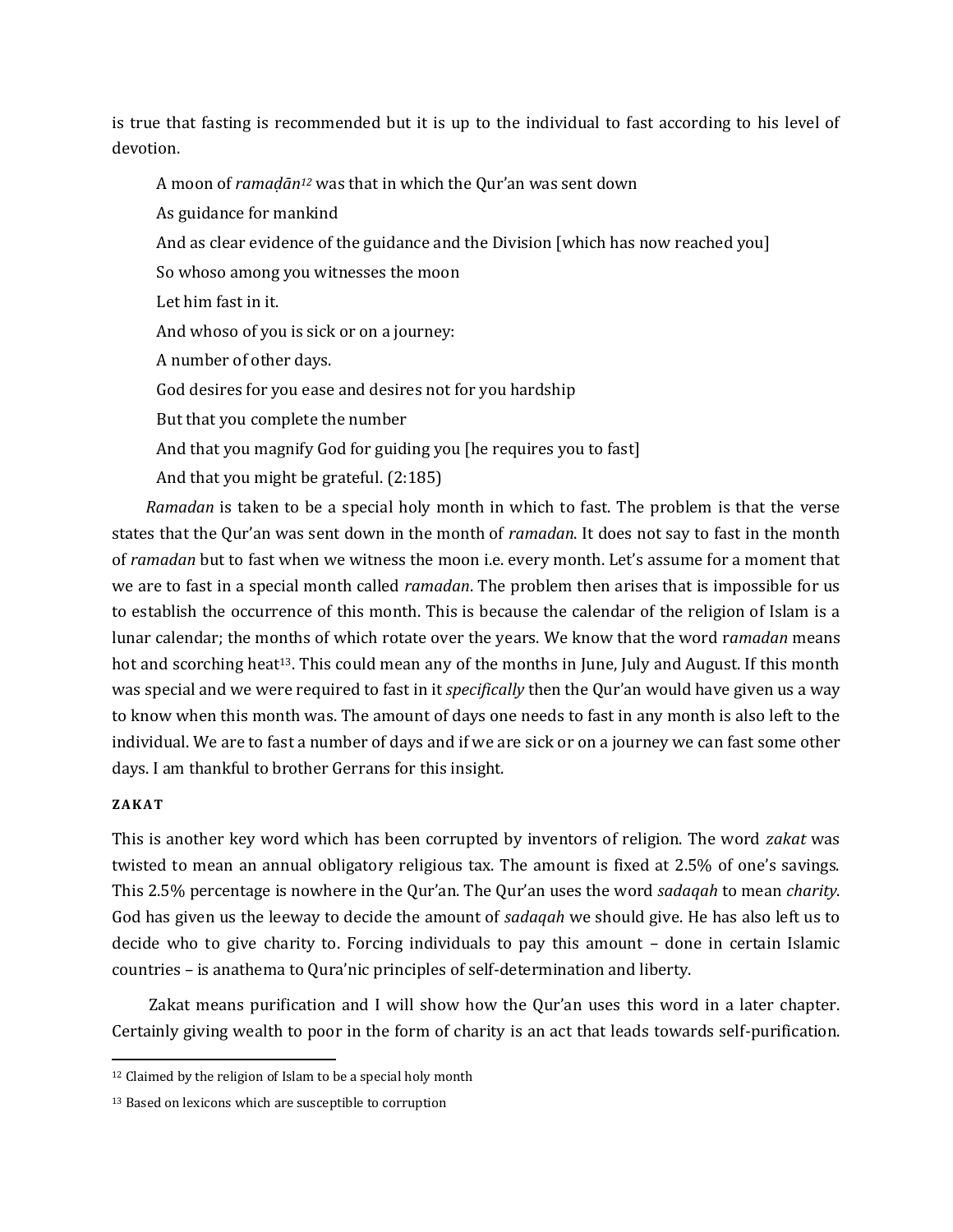However, to claim that zakat means giving a set amount to charitable causes is not supported by the Qur'an.

### **HAJ J**

The last pillar of the religion of Islam is called *hajj*. This is an annual pilgrimage to Mecca, Saudi Arabia. It involves walking seven times counterclockwise around a stone idol called the *Kaaba*. This ritual is called the *tawaf*. Pilgrims compete to get near the *Kaaba* and kiss a special stone encased in its corner. The pilgrim then walks – or runs –between two hills (*al ṣafā* and *al-marwa*) seven times. Pilgrims also throw seven stones at three pillars on separate occasions. The *hajj* culminates in the slaughter of an animal and shaving or trimming of hair. Water (*Zam-Zam*) from a well nearby is considered holy.

It is plain to thinking men that this is idol worship. The Islamic religion attacks the Hindu religion for revering idols but is blind to the fact that it is doing the same thing. These practices are not mentioned in the Qur'an. It is true that the Qur'an mentions *hajj* but its core meaning is *debate*. The point of *hajj* was pilgrimage to the house, debating with people and feeding the poor.

The first house set up for mankind was that at Bakka<sup>14</sup>

Blessed

And a guidance for all mankind.

In it were clear proofs of the station of Ibrāhīm<sup>15</sup> and whoso entered it was safe.

And God's claim upon mankind was the pilgrimage to the house

Whoso could find a way to it.

And whoso denied:

God was free from need of all mankind. (3:96-97)

The above two verses are sufficient to prove that whatever is going on in Mecca has nothing to do with *hajj*. The first point is that the first house of pilgrimage was set up in Bakka and not Mecca. Some apologists of the religion of Islam claim that Mecca was earlier called Bakka but their argument quickly falls apart when the Qu'ran uses the word Mecca – as a common noun – in another verse:

And he it is who withheld their hands from you

And your hands from them

In a belly of destruction<sup>16</sup>

After he made you victorious over them.

 $\overline{\phantom{a}}$ 

<sup>14</sup> Arabic: bi-bakka-ta

<sup>15</sup> Prophet Abraham

<sup>16</sup> Arabic: makka-ta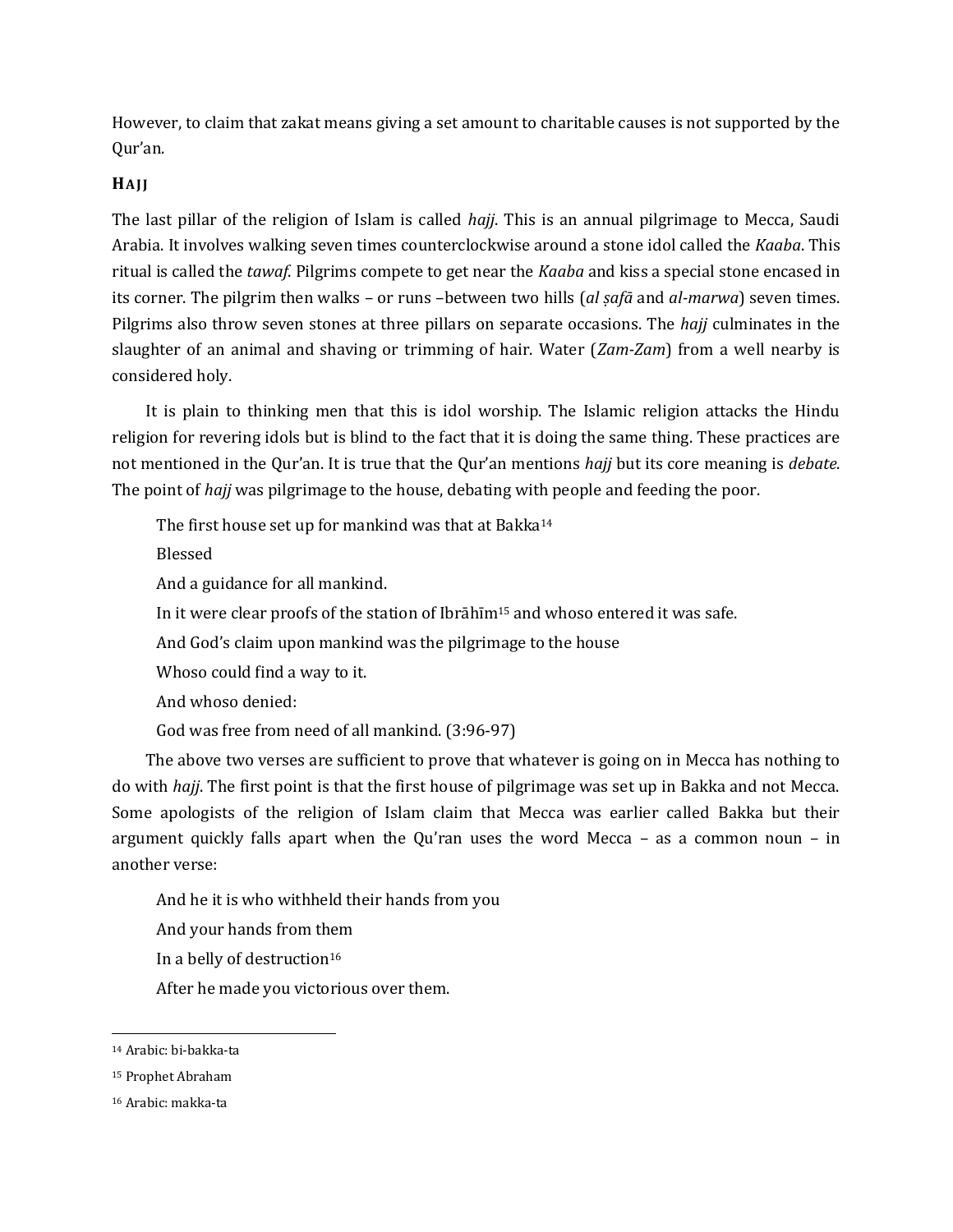And God is beholder of what you do. (48:24)

I am also including Muhammad Asad's<sup>17</sup> translation for the reader:

And He it is who, in the valley of Mecca, stayed their hands from you, and your hands from them, after He had enabled you to vanquish them; and God saw indeed what you were doing. (48:24)

Whether we translate Mecca as destruction or render it as a proper noun – as Muhammad Asad has done – the fact remains that this word is used in 48:24 and not in 3:96.

The second point is that men could physically enter the house and were safe. No one is allowed to enter the *Kaaba* today. It cannot possibly fit the millions of idol worshippers that arrive during *hajj*. Whatever the *hajj* was, it did not entail revering a stone idol as the Qur'an specifically commands believers to shun idols.

And we have raised up in every community a messenger:

Serve God and shun idols.

And among them was he whom God guided

And among them was he upon whom misguidance became binding.

So travel in the land

And see how was the final outcome for the repudiators. (16:36)

And those who shun idols lest they serve them, and turn to God

For them are glad tidings.

 $\overline{\phantom{a}}$ 

So give thou glad tidings to my servants (39:17)

I have collected verses relating to *hajj* in the Qur'an. There is no mention of circling any stone cube seven times or throwing seven stones at three pillars. These are all false inventions.

*Al ṣafā* and *al marwa* are among the tokens of God.

So whoso made pilgrimage\* to the house or visited:

He did no wrong to move about between them. (2:158)

A case could be made that *al ṣafā* and *al-marwa* are the same hills – if we assume that they are hills and not something else - traversed today by the idol worshippers in Mecca. There are several problems with this assumption. The first problem is that there is no guarantee that *al ṣafā* and *al marwa* in the Qur'an indicate two hills in Mecca. As is evident from the discussion about *Bakka* earlier, we need to be cautious whenever a specific group links the names of places in the Qur'an to places that are in the group's domain absent any Qur'anic evidence – I am sure thinking men can

<sup>17</sup> I have chosen to represent the viewpoint of scholars of the religion of Islam by quoting Muhammad Asad's translation. You may pick your own favorite translator to verify the validity of my claim. All translators, except Brother Gerrans, twist the meanings of words in the Qur'an to bring the Qur'an into alignment with the *Hadith* literature.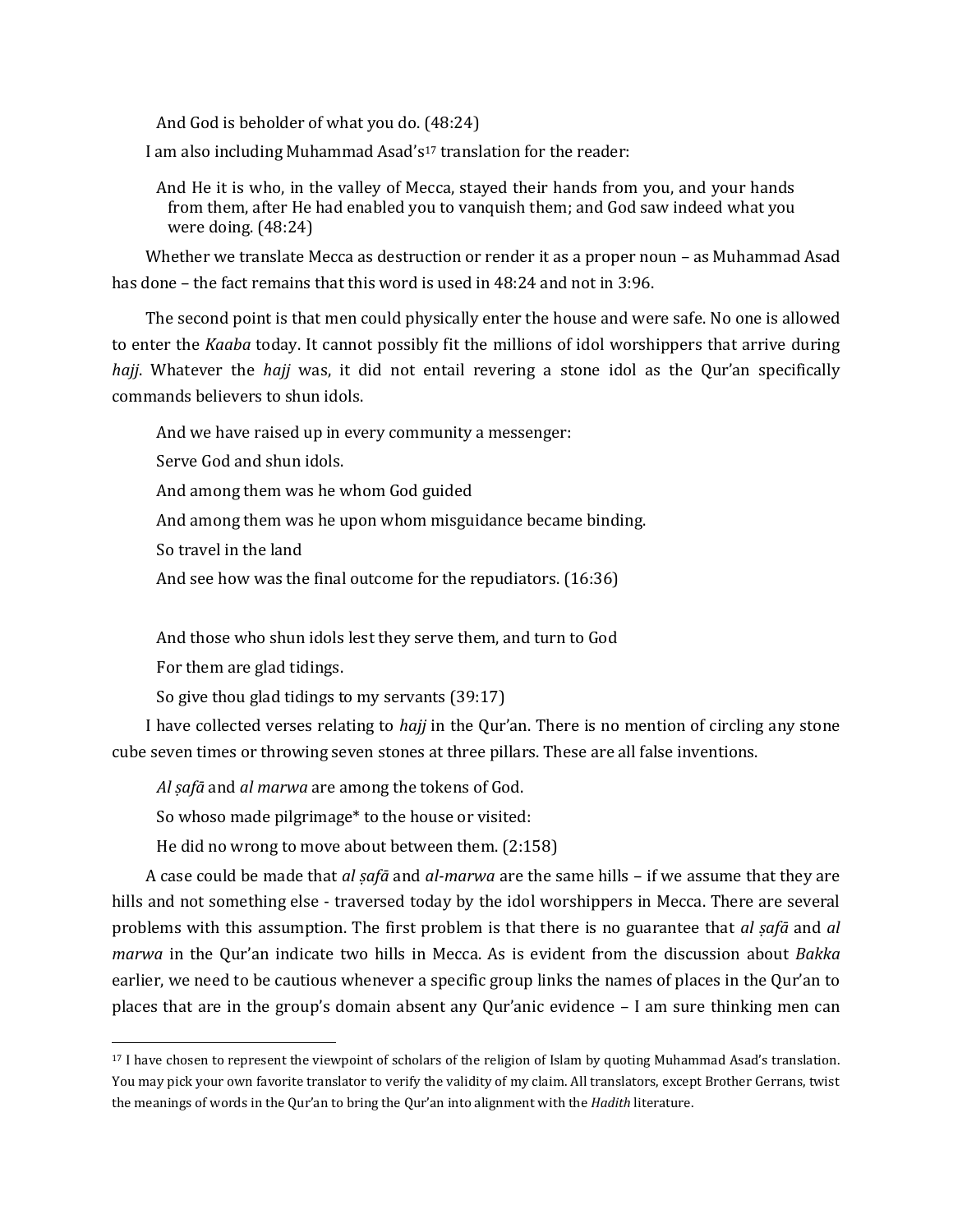work out the reason behind a group's motivation for doing so. Furthermore, the statement *he did no wrong to move about between them* is precisely the opposite of what is being done in Mecca. The pilgrim is being reassured that there is no wrong to move about between *al ṣafā* and *al-marwa* – since a believer would be afraid that moving about between them (whatever they were) – could be considered as veneration or idol worship.

They ask thee about the new moons.

Say thou: They are the measurements of time for the people and the pilgrimage\*. And it is not virtue that you approach houses by the backs thereof (But virtue is […] Whoso is in prudent fear.) But approach houses by the gates thereof. And be in prudent fear of God That you might be successful. (2:189)

And complete the pilgrimage\* and the attendance for God. But if you be prevented Then what is easy of the requirement. And shave not your heads until what should take place occurs. And whoso among you is sick or has a hindrance of the head: The redemption is a fast or charity or penance. And when you are secure Then whoso prefers the attendance to the pilgrimage\* Then what is easy of the requirement. And whoso has not the wherewithal: A fast of three days during the pilgrimage\* and seven when you have returned. That is ten in all. That is for him whose people are not present at the inviolable place of worship. And be in prudent fear of God And know that God is severe in retribution. The pilgrimage\* is on moons appointed. And whoso undertakes the pilgrimage\* therein: Let there be no sexual approach And no wanton perfidy Or quarrelling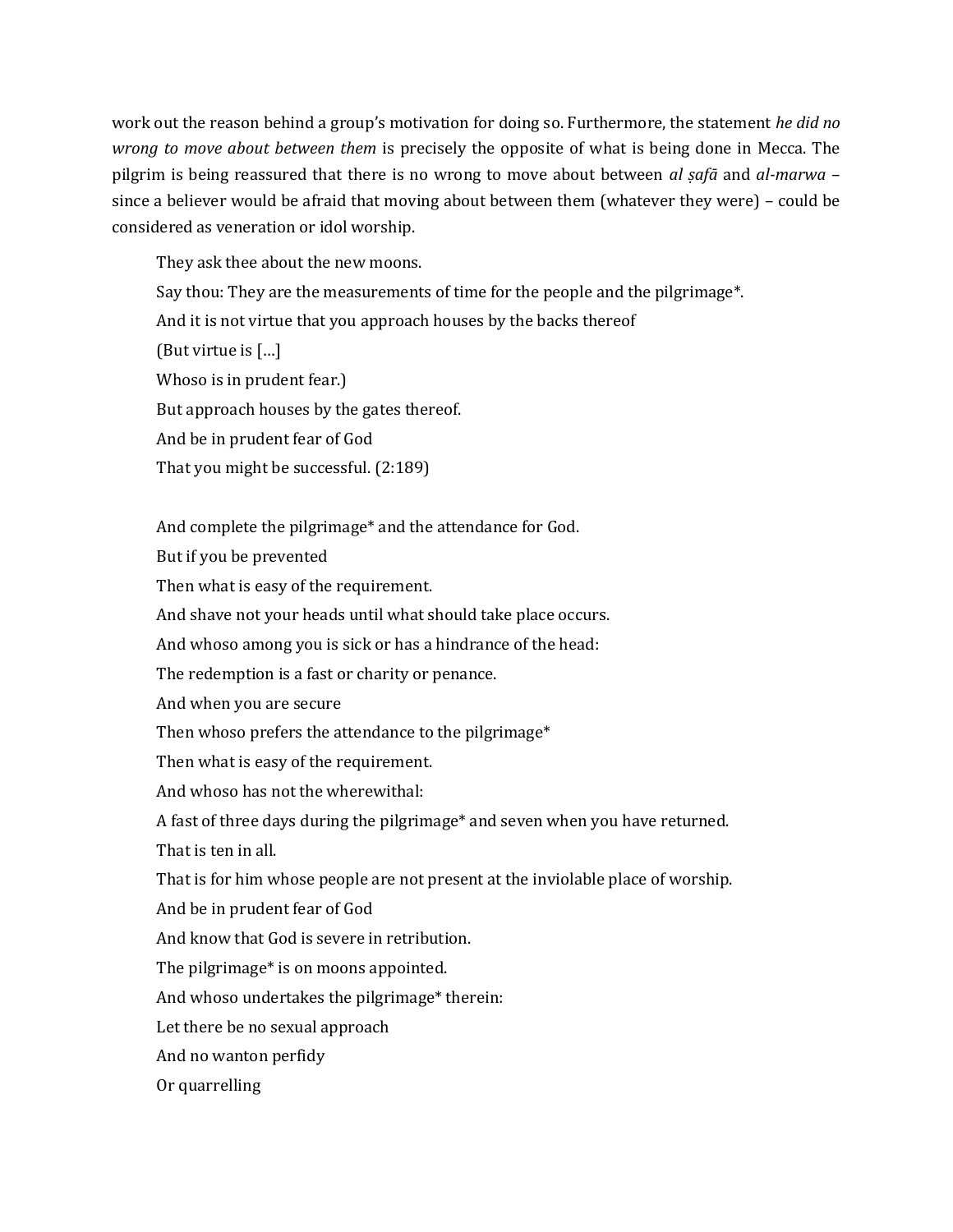During the pilgrimage\*.

And whatever good you do God knows it.

And take provision.

And the best provision is prudent fear.

And be in prudent fear of me, O you possessed of insight. (2:196- 197)

The *hajj* was on moons appointed according to the verse above. Yet, the Qur'an does not give us a way to calculate these appointed moons. The Islamic religion has a calendar – based on secondary sources besides the Qur'an - which points out these appointed moons but since we have already accepted that the Qur'an is complete, clear and fully detailed we are forced to reject this Islamic calendar. Since, we cannot work out the timing and details of this *hajj* using the Qur'an alone it stands to reason we cannot perform it.

And a proclamation from God and his messenger to mankind on the day of the great pilgrimage\*:

God is free of the idolaters

As is his messenger.

And if you repent: It is better for you.

And if you turn away: Know that you cannot escape God.

And bear thou tidings to those who are indifferent to warning of a painful punishment (9:3)

Have you made the giving of water to the pilgrim\* and the visit to the Inviolable place of worship

Like him who believes in God and the Last Day and strives for the cause of God?

They are not equal with God.

And God guides not the wrongdoing people. (9:19)

Those who are indifferent to warning

And forsake the path of God

And the inviolable place of worship

Which we made for mankind equally

The one remaining in it and the one without [they seek deviation by injustice therein]

And whoso seeks deviation by injustice therein

Him will we cause to taste a painful punishment.

And when we settled for Ibrāhīm<sup>18</sup> the position of the house:

 $\overline{\phantom{a}}$ 

<sup>18</sup> Prophet Abraham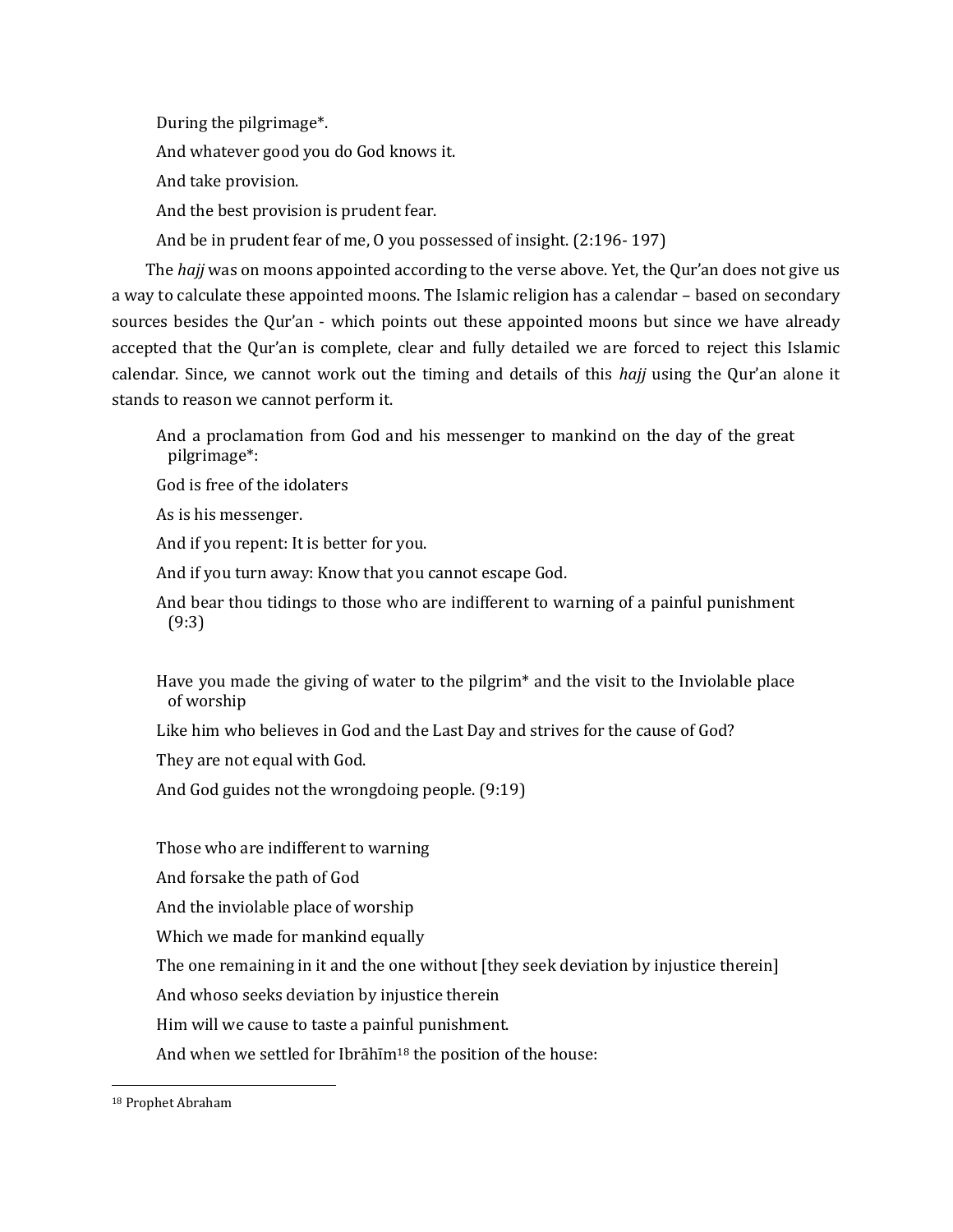Ascribe thou not a partnership with me to anything And purify thou my house for those who move about and those who stand And the lowly, the submitting. And proclaim thou among mankind the pilgrimage\*. They will come to thee on foot And on every lean camel Coming from every deep mountain pass That they might witness things than benefit them And remember the name of God on days appointed over their provision of livestock cattle. So eat thereof And feed therewith the unfortunate poor. Then let them make an end of their unkemptness And pay their vows And move about the ancient house. That [was then] and whoso magnifies the inviolable things of God: It is good for him in the sight of his lord. And the cattle are lawful to you save that recited unto you. And shun the abomination of idols. And shun false speech (22:25-30) The hajj as practiced by Abraham and by the last messenger Muhammad is no more. We do not

have the details anywhere in the Qur'an. Not to be deterred, the Islamic religion incorporated their pagan Arab rituals into hajj. I also encourage the reader to see how the word *tawaf* which means to move about is actually used in the Qur'an. It is never used to denote a ritualistic movement – walking, running, circling seven times – in the Qur'an. We are commanded by God to '…shun the abomination of idols…' (22:30).

# CONCLUSION

It is my fervent hope and prayer that you consider this information with care and ponder on these facts. There is no denying the fact that our forefathers were misguided. They were lied to by these religious scholars, muftis, imams and sheikhs. These liars seek to divert men from the path of God as they have always done:

O you who heed warning: